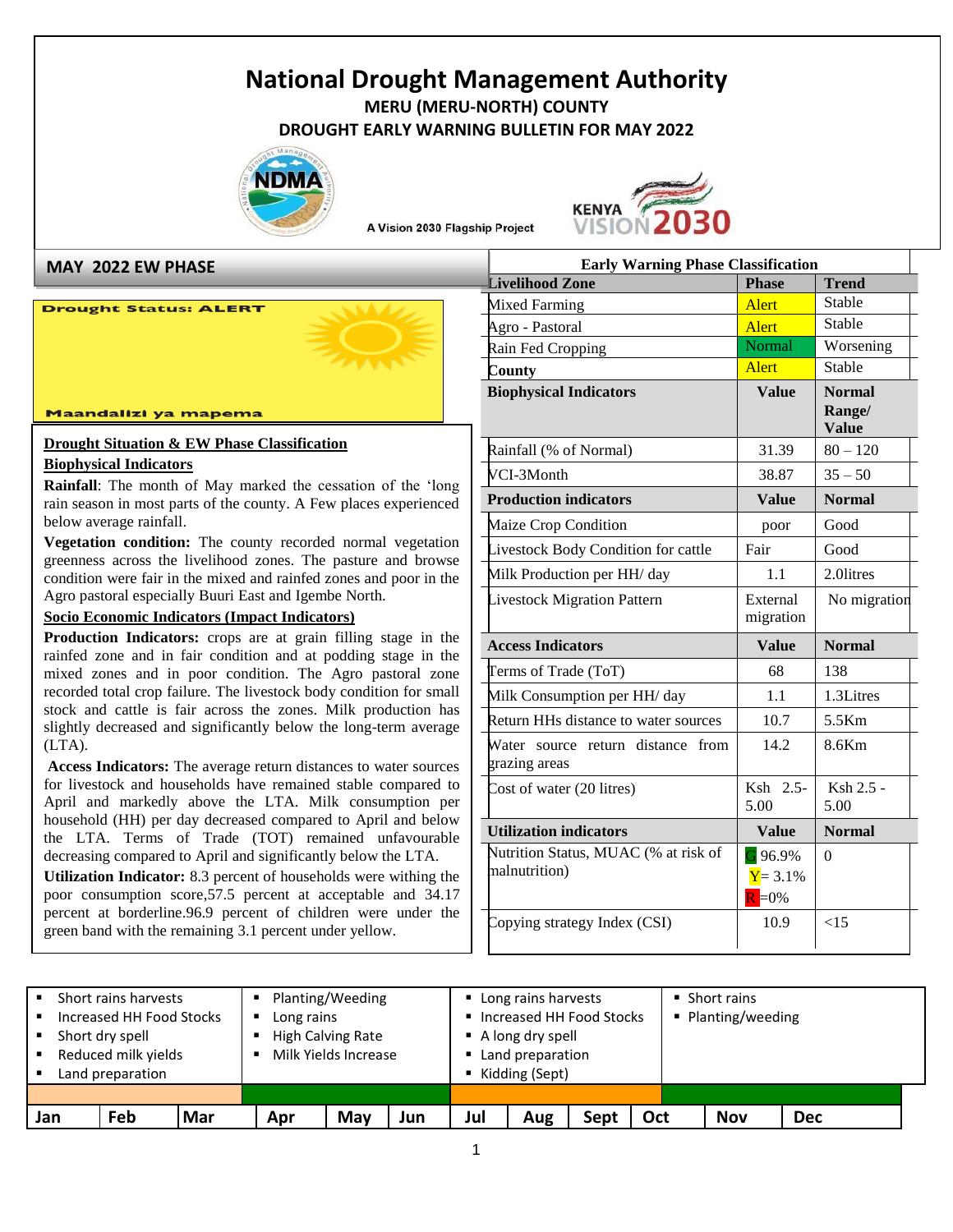#### **1. CLIMATIC CONDITIONS**

#### **1.1 RAINFALL PERFORMANCE**

- The month of May marked the cessation of the long rain season over most parts of the county.
- **•** The rains remained significantly below the long-term average and uneven in distribution both in time and space.
- In May 2022, most parts of the agro-pastoral and mixed livelihood areas such as Igembe North, Tigania East, Tigania West and Buuri East experienced dry weather condition.
- According to the WFP –VAM, the rains received in the month were significantly below their long-term decadal values.



*Figure 1: Rainfall estimates in Meru North*

- From the figure 1 above the Rainfall for Estimate (RFE) amounts for the first dekad and second dekad were significantly below their long-term averages.
- The County received an average of 8.4115 mm compared to the long-term average of 26.795 mm for the same period. The first dekad received 9.97 mm and second dekad received 6.853 mm of rainfall.
- Normalized Difference Vegetation Index (NDVI) for the first dekad was below the normal averages

#### **2. IMPACTS ON VEGETATION AND WATER**

#### **2.1 VEGETATION CONDITION**

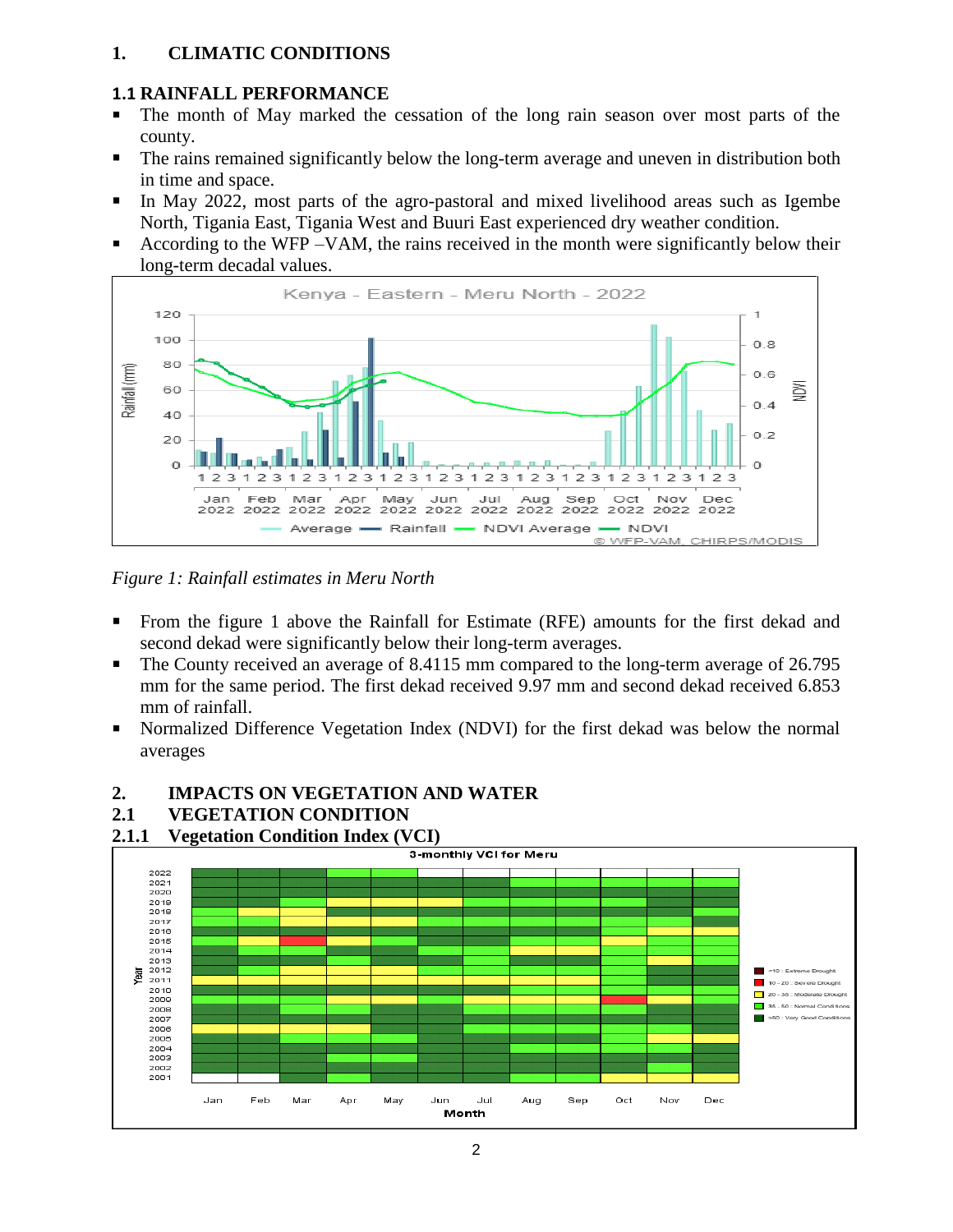#### *Figure 2: Three-monthly VCI for Meru County [Source: MODIS Data]*

- From the figure (2) shown above, the County vegetation condition in the month under review is within the normal vegetation greenness as depicted by a vegetation condition index (VCI).
- May 2022 showed deterioration in the vegetation condition in most sub-counties as compared to the previous month of March 2022 worse. The deterioration is associated with the late onset and early cessation of long rains of 2022 in most parts of the County.
- One sub-county; Igembe North is in severe vegetation deficit. Buuri East Sub-County is in moderate vegetation deficit hence close monitoring and response plans. Three Sub-Counties; Igembe Central, Tigania East and Tigania West recorded normal vegetation greenness while North Imenti, Central Imenti, Igembe South and South Imenti recorded above normal vegetation greenness.
- Generally, when compared to similar period last year and the long-term average, the current condition of vegetation is worse



#### **2.1.2 Pasture Condition**

*Figure 3: Pasture condition in Meru County*

- The pasture condition was fair in the rainfed zone, poor to fair in the agro-pastoral zone and fair in the mixed livelihood zone. In the lower grazing areas of Njaruine and Kamweline the pasture conditions are completely depleted.
- The pasture condition is below normal for this time of the year across the livelihood zones.
- **This is attributed to poor performance of the 2022 long rain season coupled with delayed** onset and early cessation and previous failed season.
- The available pasture is estimated to last for a month in the rainfed and mixed livelihood zones and less than a month in agro-pastoral areas of Igembe North and Igembe Central.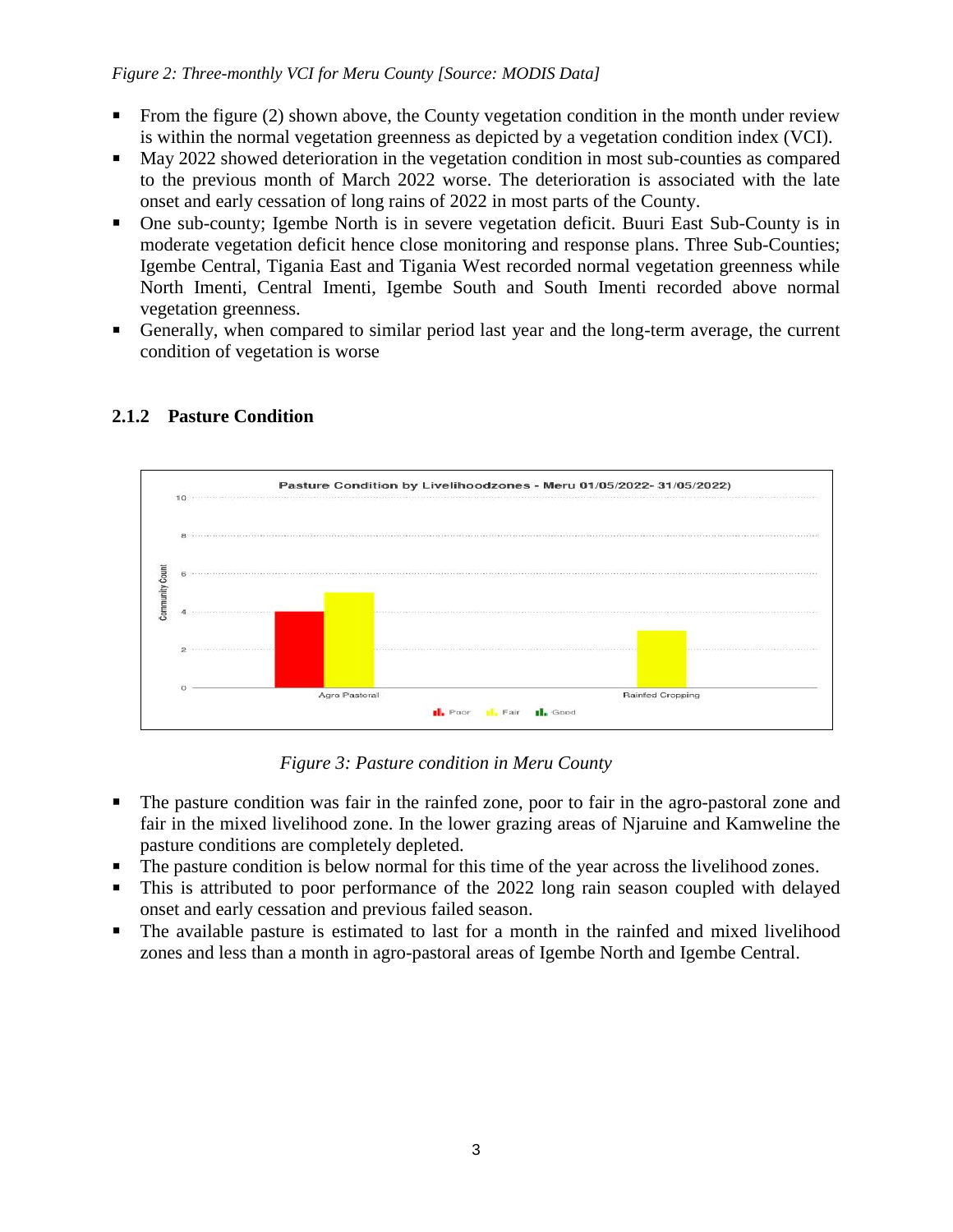

*Figure 4: Browse condition in Meru County*

- . ■ The browse condition was fair across the livelihood zones except in parts of Igembe North in Kamweline and Kinisa where the condition was poor.
- The browse condition is below normal for this time of the year across the livelihood zones except in the rainfed livelihood zone where the condition is normal.
- The browse condition is expected to last for up to a month in the rainfed zone of Tigania East and less than a month in the mixed and Agropastoral livelihood zones.

## **2.2 WATER RESOURCE**

## **2.2.1 Sources**



*Figure 5: Water sources for Meru County*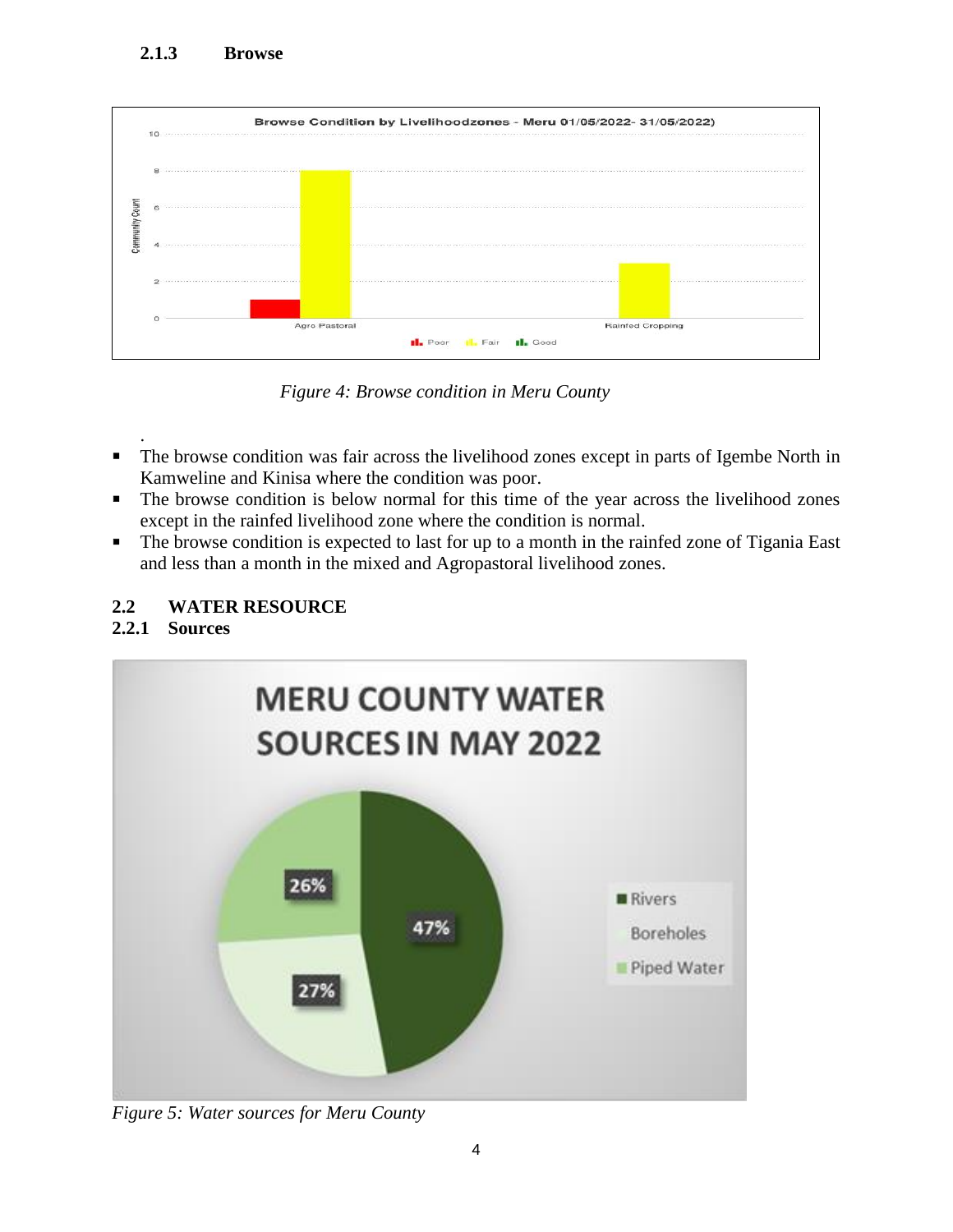- From figure 5 shown above, the three main sources of water within the period under review were; rivers, boreholes and piped water.
- Parts of Igembe North such as Kachiuru, Ndoleli and Mutuati rely on water trucking and water vendors.



#### **2.2.2 Household Access to Water**

*Figure 6: Household average distances to water sources*

- From the figure (6) shown above, the average return distances to household water sources remained high at 10.7 km in May compared to 10.6 km in April
- The increase in distances to water sources are attributed to drying up of water sources especially in the agro-pastoral livelihood zone.
- The current household water distance remained above the Long-Term Average (5.5 km) by 95 percent.
- The average cost of 20 litre jerry can at water kiosks was at Ksh 2.5- 5.00 across livelihood zones except in parts of Igembe North where households cost of a 20 litre jerrican is at Ksh 20. In a few areas such as Kachiuru in Igembe North, a 20 litre jerry goes for Khs. 20
- **Treatment of drinking water is done by boiling and use of filtration with only 32.5 percent of** the sampled households treating drinking water.



**2.2.3 Livestock Trekking Distance to Water Sources from Grazing Area**

*Figure 7: Livestock average return distances to water sources*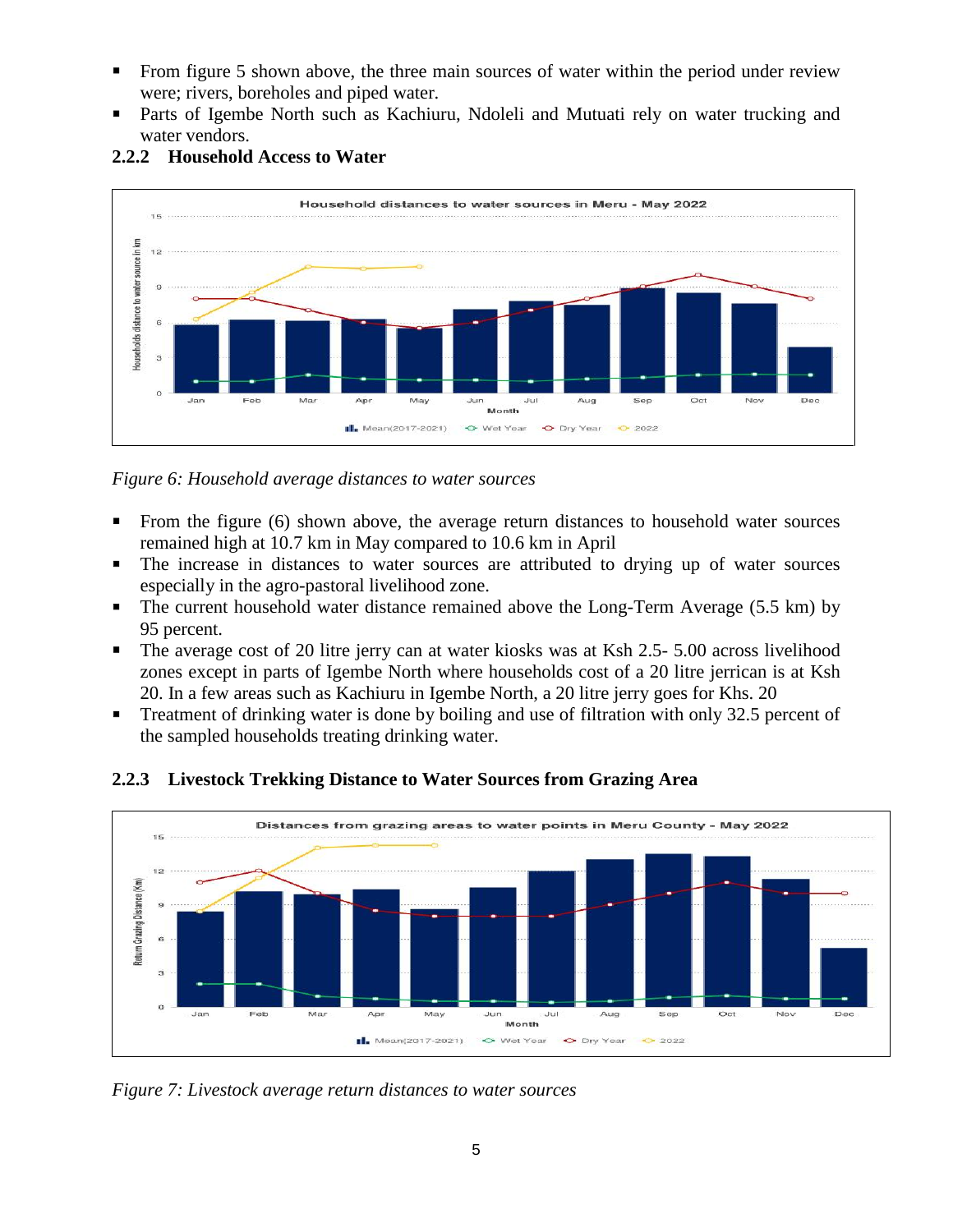- From (Figure 7) shown above, the average return from grazing areas to water points remained stably high at 14.2 km in May compared to 14.2 km in April.
- The increase in livestock trekking distances to water points is due to depletion of pasture and drying of water sources.
- **•** In the rain fed livelihood zone of Tigania East, the watering frequency for both small stock and cattle was on a daily basis. In the agro-pastoral livelihood zone and mixed zone of Tigania West the frequency was 2-3 days per week
- $\blacksquare$  The current household water distance remained above the LTA (8.6 km) by 65 percent.

#### **3.0 PRODUCTION INDICATORS**

#### **3.1 LIVESTOCK PRODUCTION**

#### **3.1.1 Livestock Body Condition**

The body condition of small stock and cattle was fair to good in the rainfed livelihood zone and fair in the mixed livelihood zone. The body condition in Igembe Central and Igembe north is fair. The condition is expected to deteriorate with the continued depletion of forage due to the poor performance of the 2022 long rain season coupled with the previous failed seasons.

#### **3.1.2 Livestock Diseases and Mortality**

- No cases of livestock diseases were reported in the month in the sentinel sites.
- However, according to the department of Livestock cases of Contagious Caprine Pleuro Pneumonia (CCPP) were reported in Karama and Muthara wards in Tigania East in small stock. In cattle cases of Foot and Mouth Disease Mullaa and outbreak of anthrax was reported in Karama ward which led to death of approximately 20 cattle and hospitalization of about 10 people.



## **3.1.4 Milk Production**

#### *Figure 8: Household milk production in Meru North*

- From the figure 8 above, the average milk production per household per day decreased to 1.1 litres per day in May compared to 1.3 litres in the previous month of April 2022.
- This is attributed to the deteriorating body condition of livestock across the zones due to the depletion of natural resources (water and forage).
- The current milk production is below the LTA for this time of the year.
- Average milk price per litre at household level ranged at Ksh 80-100 in the mixed and agropastoral zones.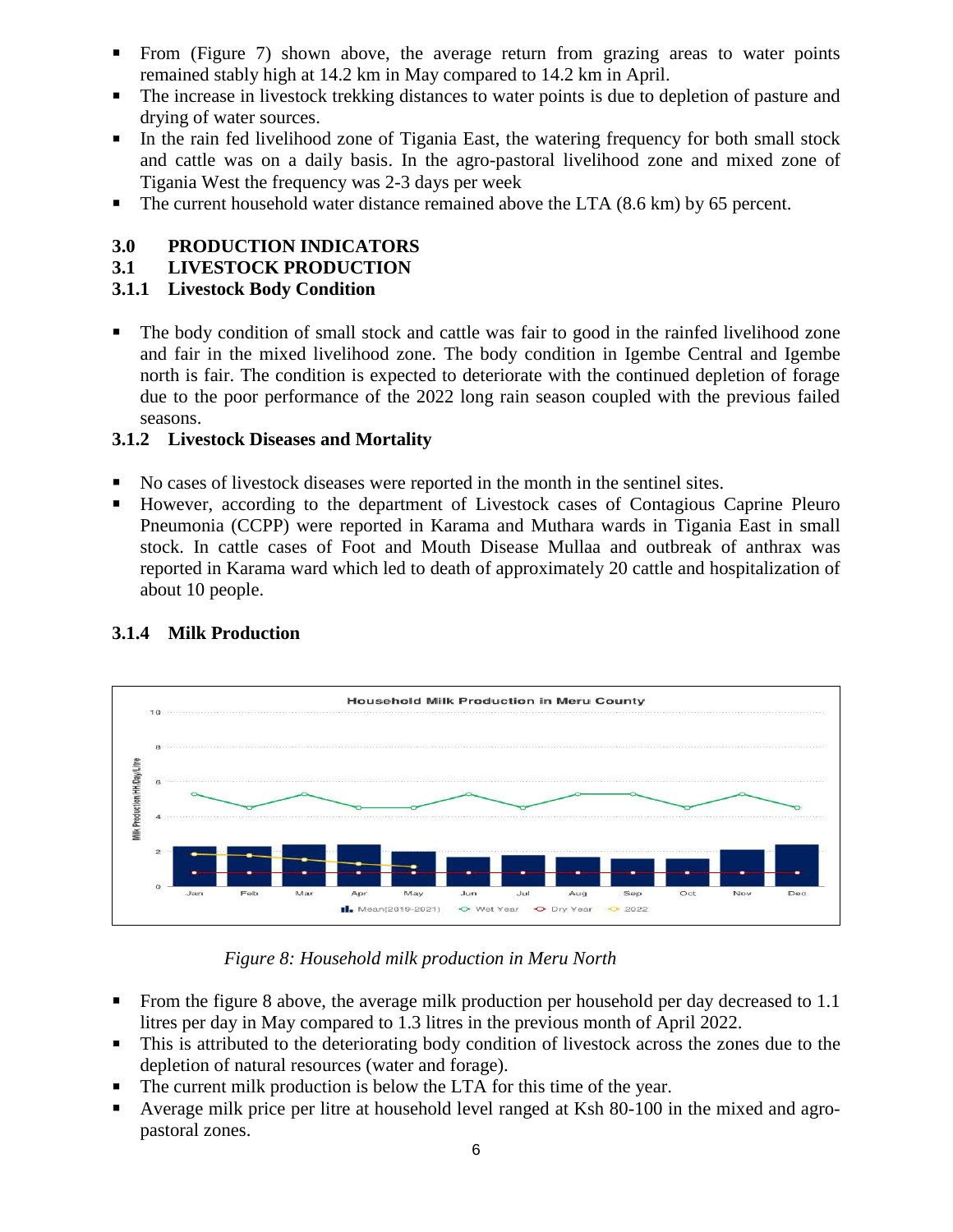#### **3.2 RAIN-FED CROP PRODUCTION**

#### **3.2.1 Stage and Condition of food Crops**

- Crops are podding and grain filling for legumes and tussling for cereals in the mixed livelihood zone with the condition being poor across the zones with some already terminating in the farms. The agro-pastoral zone recorded total crop failure. This is attributed to poor performance of the 2022 long rain season coupled with late onset and early cessation and failure of the previous seasons.
- In the rainfed zone crops are at grain filling, with crops in fair condition.

#### **4.0 MARKET PERFORMANCE**

#### **4.1 LIVESTOCK MARKETING**

**4.1.1 Cattle Prices**



*Figure 9: Average Market prices for cattle in Meru County*

- From the figure (9) shown above, the average market price of three-year-old cattle for the month under review decreased to Ksh 17,583 in May 2022 compared to Ksh 20,708 in April 2022. The highest price recorded for the month for cattle was at Ksh 20,000 in Mikinduri in Tigania East and lowest price recorded was Ksh 15,000 in Mutuati market in Igembe North
- The decrease in cattle prices is attributed to poor body condition.
- Overall, the current prices are below long-term average in comparison to a similar period during a normal year.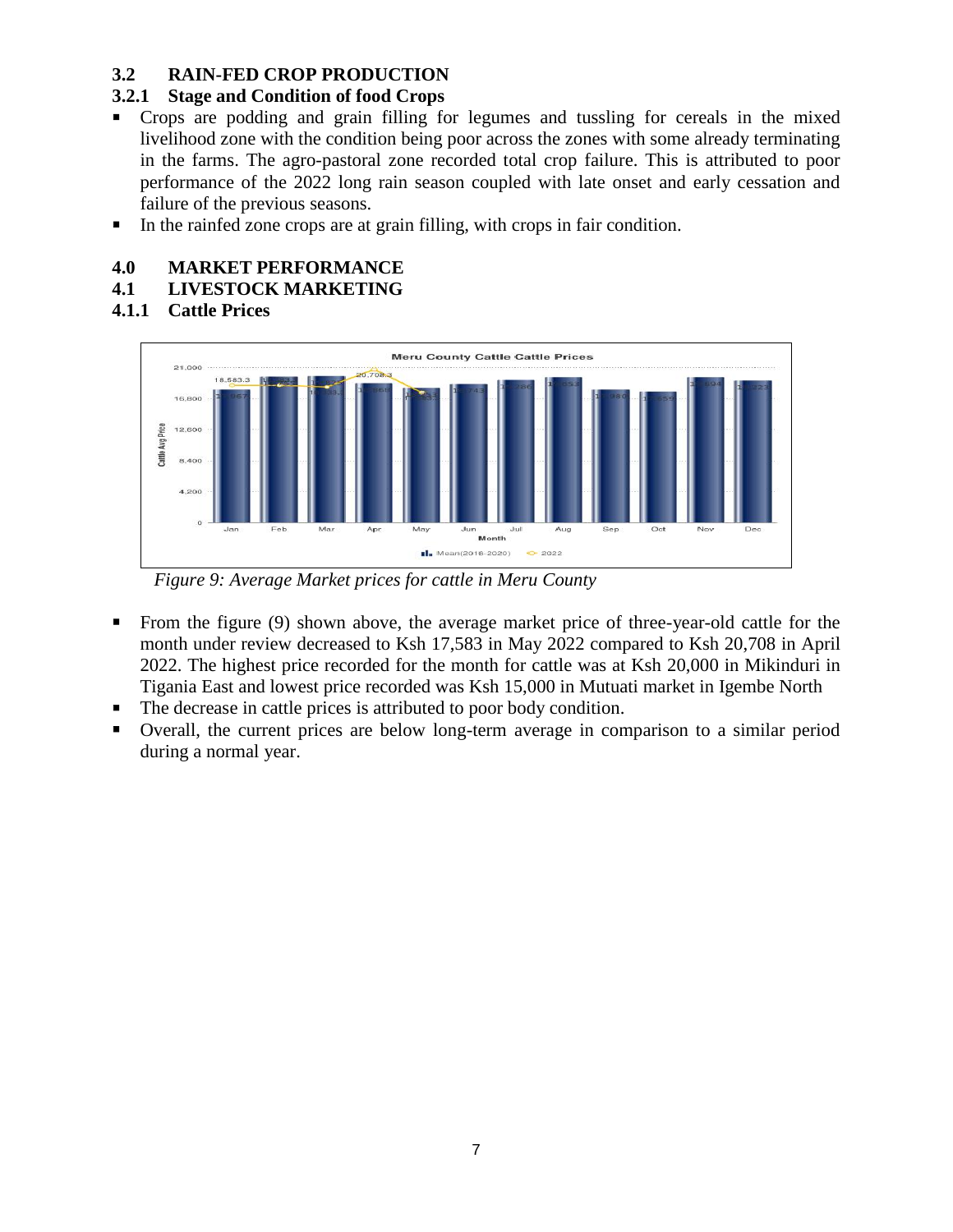#### **4.1.2 Goat Price**



 *Figure 10: Average Market prices for goat in Meru County*

- The average market price of a two-year goat for the month under review decreased to Ksh 3,625 in May compared to Ksh 4,200 in April 2022 as illustrated in the above figure (10). The current price within long-term average in comparison to a similar period during a normal year.
- The decrease in average market prices for goats might be attributed to high supply of goats and the general poor market performance with decrease household purchasing power.
- The highest goat prices were recorded in Mutuati in Igembe North at Ksh 4000 and lowest price was Ksh.3200 in Mulika

#### **4.2 CROP PRICES**

 **4.2.1 Maize**



*Figure 11: Average market prices for maize in Meru County*

- The average market price of a kilogram of maize increased to Ksh 53 in May 2022 when compared to Ksh 47 in April 2022.
- The Increase in price is due to increase in demand due to depletion of household stock from the short rains harvest.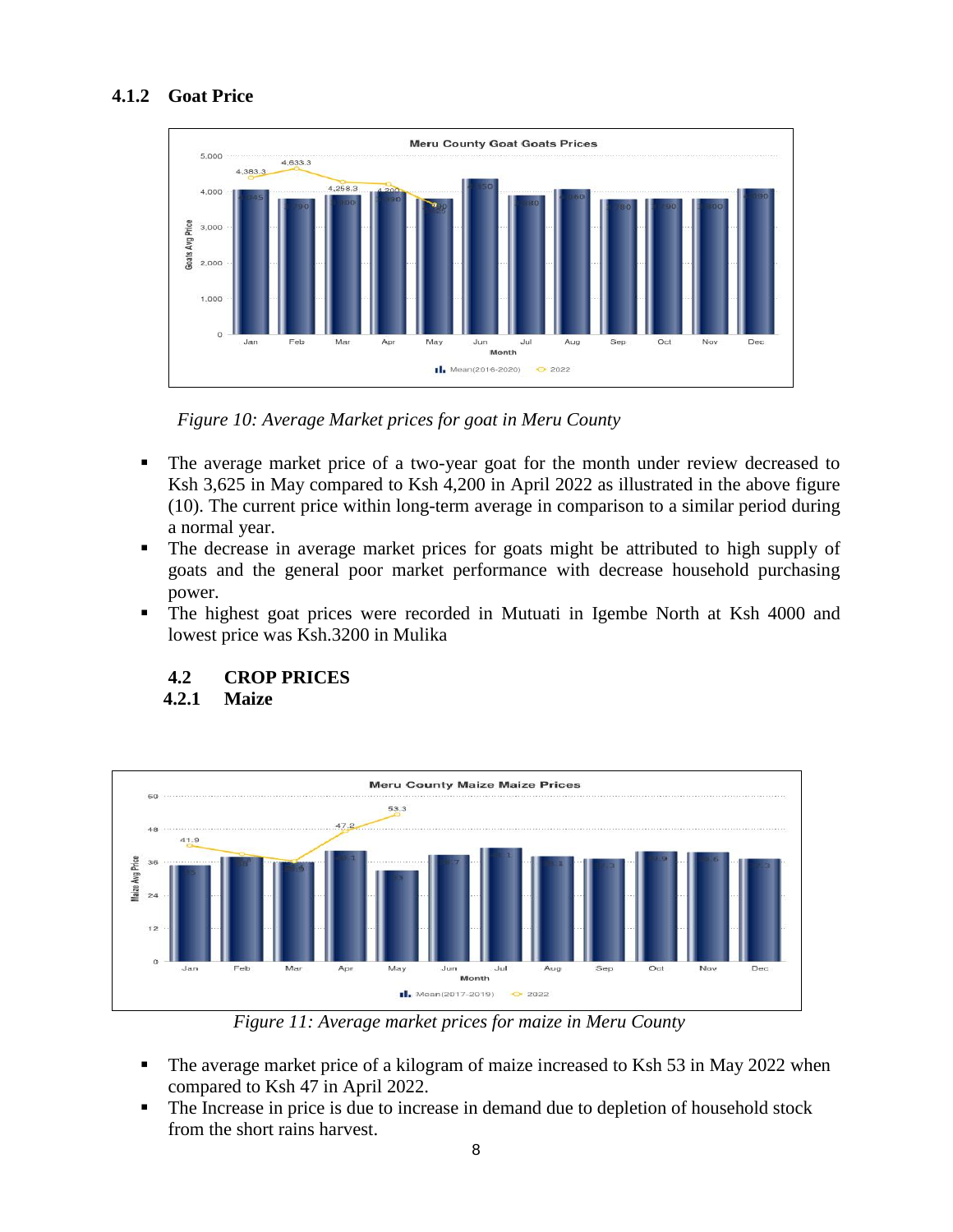- The current market price is above the long-term average in comparison to a similar period during a normal year.
- The highest maize price was recorded in Kangeta Market in Igembe Central at Ksh 60 and Ngundune recording the lowest price at Ksh 50.



#### **4.2.2 Beans Prices**

 *Figure 12: Average market prices for beans in Meru County*

- From the figure (12) shown above, the average market price remained stable at Ksh 93 in May compared to Ksh 95 in the previous month of April 2022.
- **•** This price is significantly above the long-term average in comparison to a similar period during a normal year.
- The high prices are attributed to low market supply due poor crop performance in the previous three rain seasons and high demand for beans.
- The highest market price per kilogram was recorded in Kangeta Market in Igembe central at Ksh 100 and the lowest Mikinduri in Tigania West at Ksh 80.

## **INCOME**



 *Figure 13: Sources of household income in Meru North*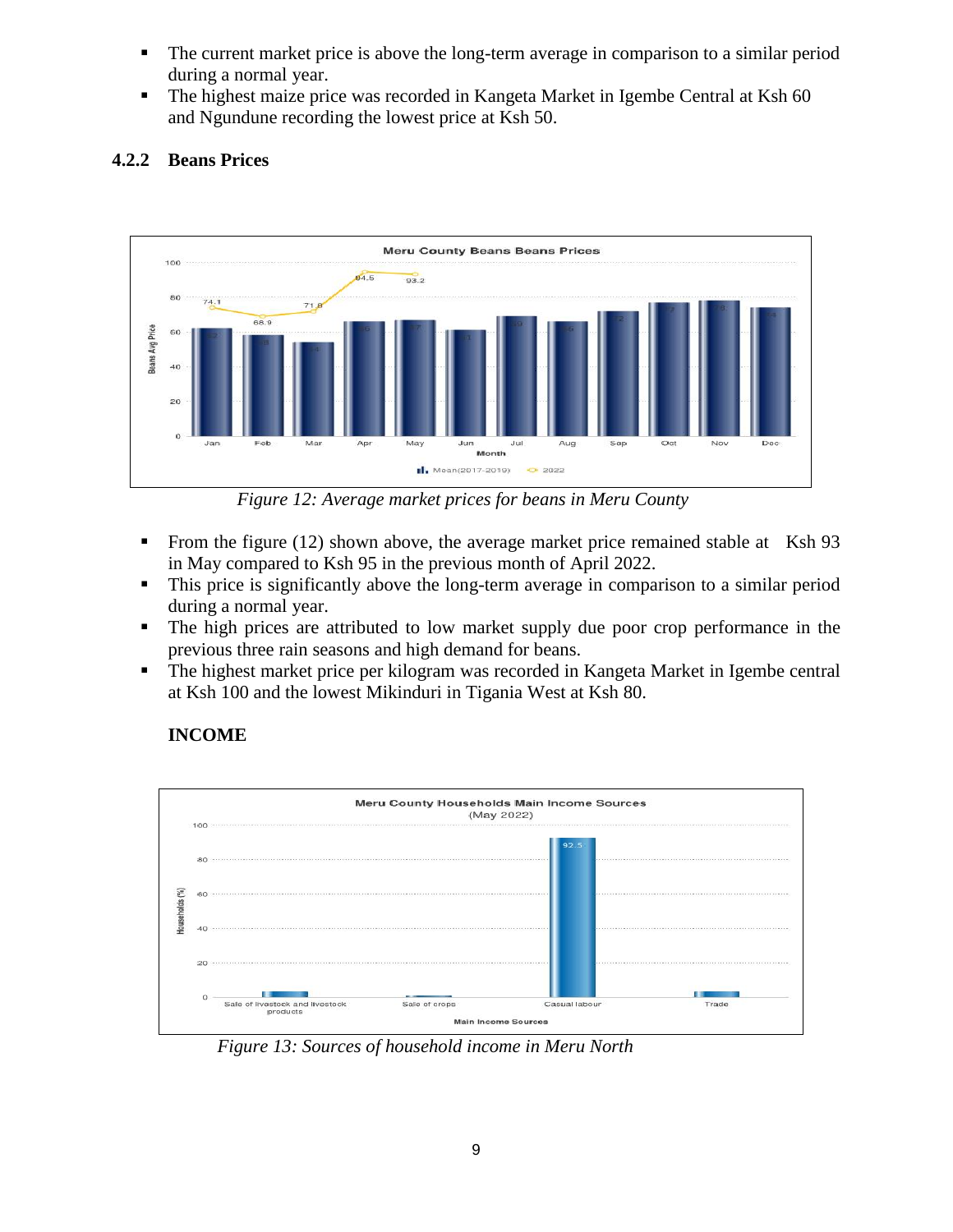- **•** The households' main source of income was casual labour accounting for 92.5 percent of household source of income, trade at 3.3 and sale of livestock at 3.3 percent and sale of crops at 0.8 percent.
- Households also use sale of 'Miraa', firewood and charcoal as alternative sources of income.



#### **4.2 TERMS OF TRADE**

 *Figure 14: Terms of trade in Meru North*

- **•** In May 2022, the terms of trade (TOT) reduced to 68 kilogram of maize purchased from sale of medium sized goat as compared to 80 kilogram purchased from sale of a medium size goat in the previous month of April 2022.
- The decrease is due to the decrease in the price of goat as the price of maize significantly increased.
- The lowest TOT was observed in Tigania West where a sale of medium-size goat fetches 68 kilogram of maize while the highest was in Igembe North where a sale of a medium size goat fetches 80 kilogram of maize.
- The current TOTs are below the LTA as compared to a similar period during a normal year.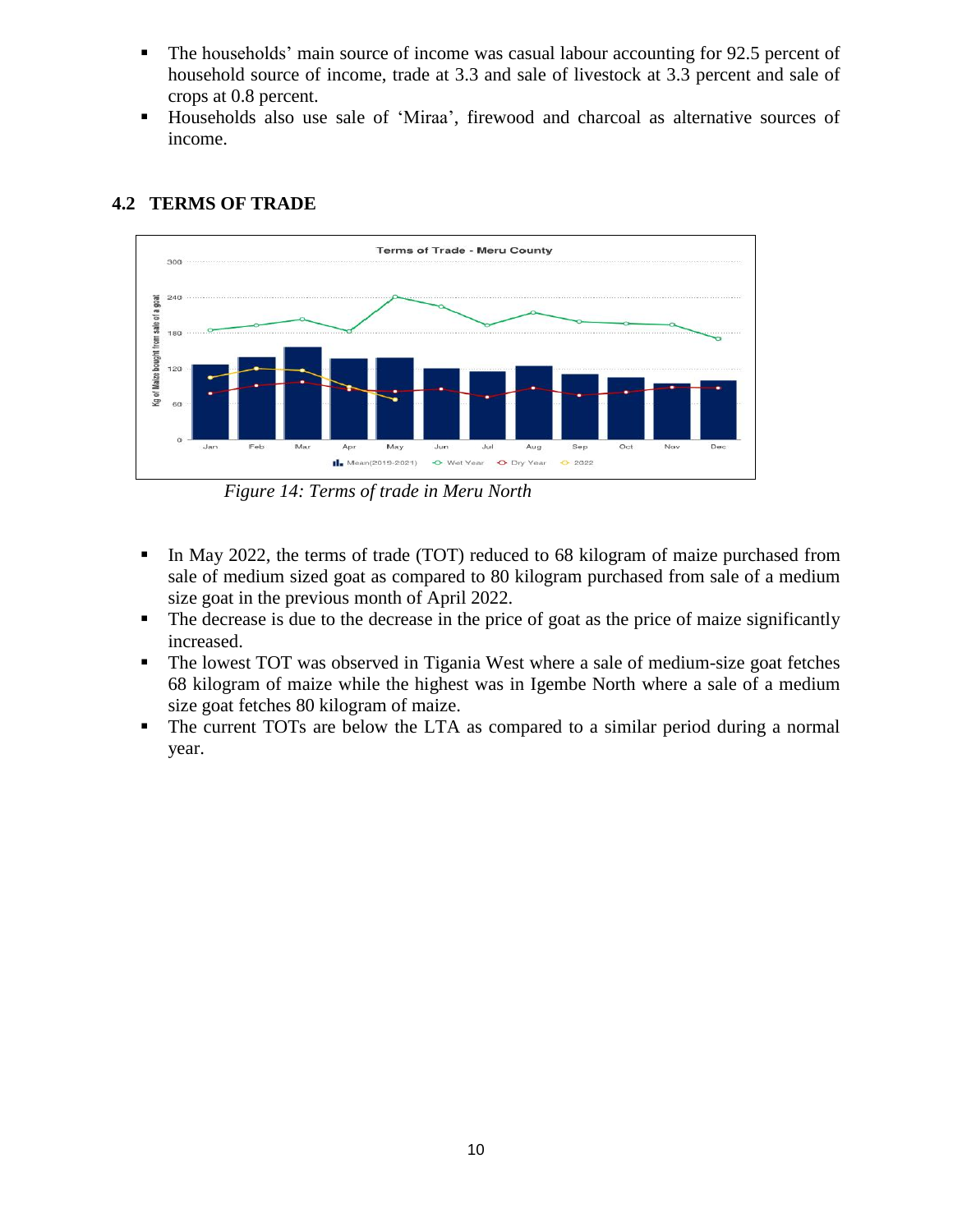#### **5.0 FOOD CONSUMPTION AND NUTRITION STATUS 5.1 MILK CONSUMPTION**



*Figure 15: Average household milk consumption (l/hh/day)*

- Milk consumption per household per day reduced to one/household/day litre in May compared to 1.1 litres/household/day in April 2022.
- The current milk consumption per household per day is within the long-term average as compared to a similar period during a normal year.
- The slight decrease is attributed to the worsening body condition of livestock across the zones driven by poor pasture and browse condition.



## **5.2 FOOD CONSUMPTION SCORE**

 *Figure 16: Household food consumption score*

▪ Food consumption gaps across the county worsen in May as compared to the previous month of April. This is due depletion of food stocks at household level occasioned by crop failure and poor livestock productivity which hindered diversified diet. Households with acceptable food consumption in May declined by 18.83 percent to stand at 34.17 percent compared 53 percent in April. Those in the borderline food consumption increased to 57.5 percent in May compared to 36 percent from the previous month of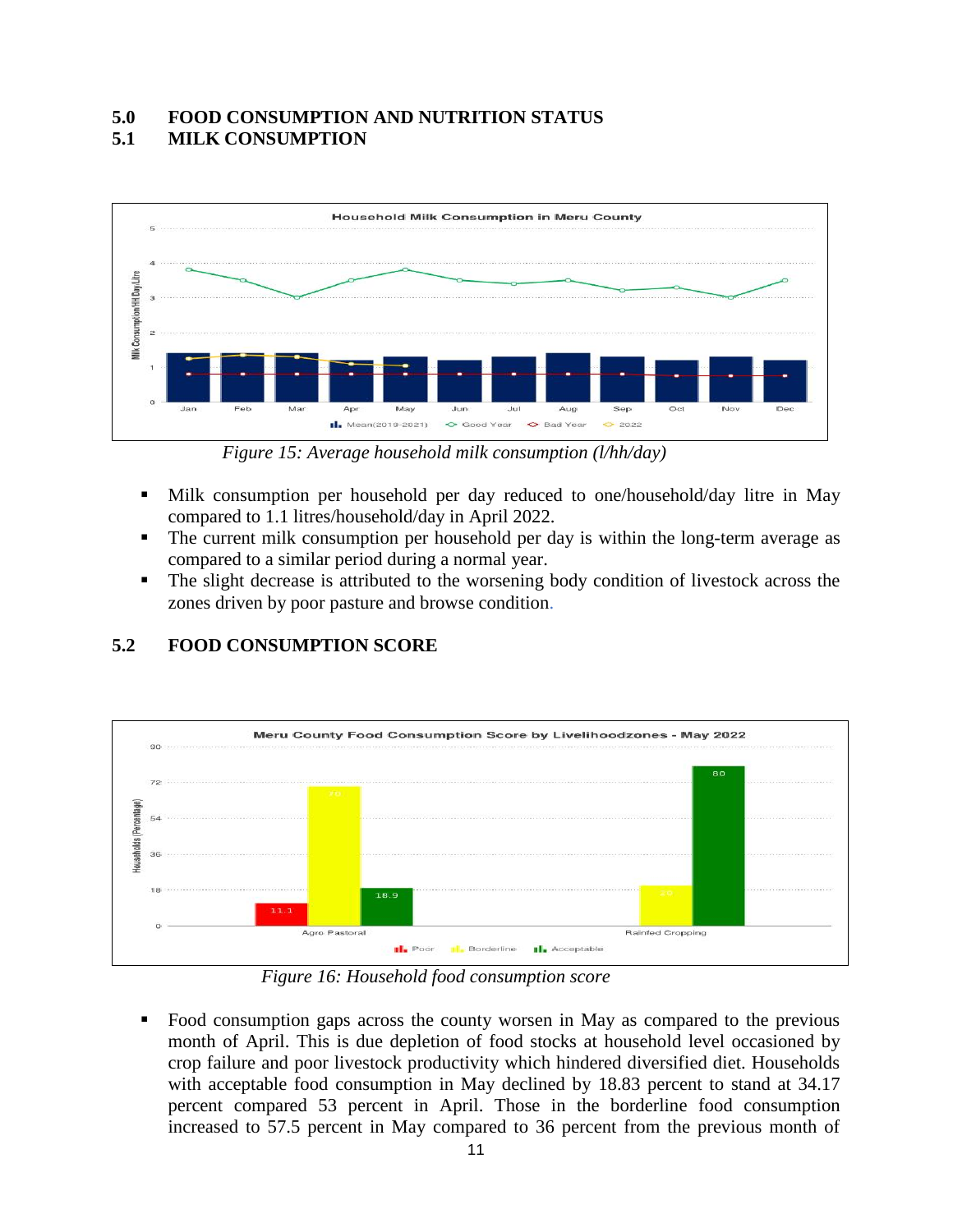April 2022. Households at the poor food consumption decreased slightly to 8.3 percent compared to 11 percent in April 2022.

- **•** There was minimal consumption of meat and milk across the livelihood zones with fruits and vegetables been consumed once or twice.
- This is due to the poor performance of the season and poor household purchasing power
- **5.3 HEALTH AND NUTRITION STATUS**
- **5.3.1 Nutrition Status of Children**



 *Figure 17: Children under five at risk of malnutrition in Meru County*

- Over 96.9 percent of the children under five years screened for malnutrition using the family MUAC tape were at the green band indicating that they were properly nourished. 3.1 percent of the children under five years were moderately malnourished.
- High cases of malnutrition are being reported in Igembe Central outside of the sentinel sites
- According to the MOH cases of malnutrition have reduced compared to the previous month across the county.



## **5.4 Coping Strategy Index**

 *Figure 18: Household coping in Meru North*

■ Reduced consumption-based coping strategy index (rCSI) for the month under review remained stable at 10.9 compared to 10 in April.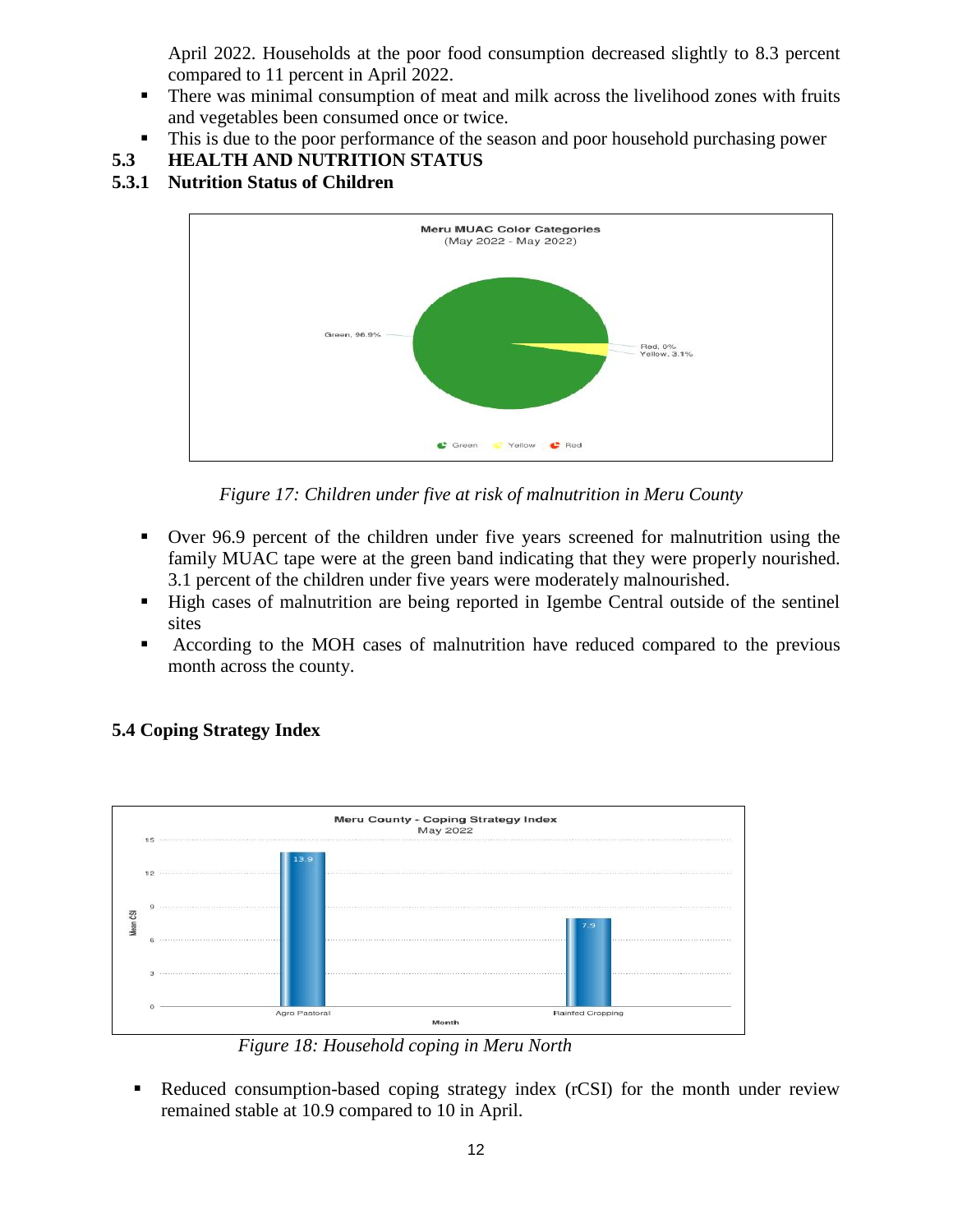- The copying strategy index is below LTA when compared to a similar period during a normal year.
- The agro pastoral livelihood zone recorded CSI of 13.9 while the rain fed livelihood zone recorded a coping strategy index of 7.9
- Households mainly resulted to reducing the quality and quantity of food consumed by adults as a coping strategy.

#### **6.1 Migration and security**

- **•** Presence of livestock from neighbouring counties are still recorded in the county with cases of insecurity still reported. However, the situation has improved due to deployment of security forces and employment community policing approach in conflict resolution.
- Migration of camels into the county through Igembe central was reported in the month.
- A case of livestock theft was recorded in Igembe North with the herders getting away herds of cattle and goats.

#### **6.2 FOOD SECURITY PROGNOSIS**

- Households expect below average crop productivity occasioned by the poor performance, late onset and early cessation of the 2022 long rains season.
- Livestock production and productivity is expected to deteriorate due to depletion of forage and water resources.
- Pasture and browse condition are expected to last for less than a month with continued depletion and no regeneration from the long rains season.
- **•** Terms of trade will likely sustain the purchasing power for the households for the next 1-2 months.
- Resource based conflict is projected to increase aggravated competition of scarcity forage and water resources.

| <b>Intervention</b> |                                                                                                                                                                                                         |                             | Implementer                                                                                                                     | <b>Beneficiaries</b>                                                                                                                                                                           |  |
|---------------------|---------------------------------------------------------------------------------------------------------------------------------------------------------------------------------------------------------|-----------------------------|---------------------------------------------------------------------------------------------------------------------------------|------------------------------------------------------------------------------------------------------------------------------------------------------------------------------------------------|--|
|                     | Routine livestock diseases surveillance                                                                                                                                                                 | $\bullet$                   | County Department of<br>Livestock Production<br>Veterinary<br>and<br><b>Services</b>                                            | Livestock farmers<br>from<br>both sub counties                                                                                                                                                 |  |
| $\bullet$<br>٠      | <b>Routine Disease Surveillance</b><br>Routine screening management of malnutrition<br>at health facility level<br>Routine Vitamin A and Zinc Supplementation<br>and deworming at health facility level | $\bullet$<br>٠<br>$\bullet$ | County Department of<br><b>Health Services</b><br><b>National Government</b><br><b>UNICEF</b><br><b>Nutrition Interventions</b> | <b>Mothers</b><br>children<br>and<br>visited<br>who<br>health<br>facilities<br>in<br>both<br>sub<br>counties<br>Households<br>and<br>health<br>facilities<br>targeted<br>in<br>community areas |  |
|                     | Repair, servicing and drilling of boreholes                                                                                                                                                             | ٠                           | County department of<br>water and NDMA                                                                                          | Community                                                                                                                                                                                      |  |

## **6.3 ON-GOING INTERVENTIONS**